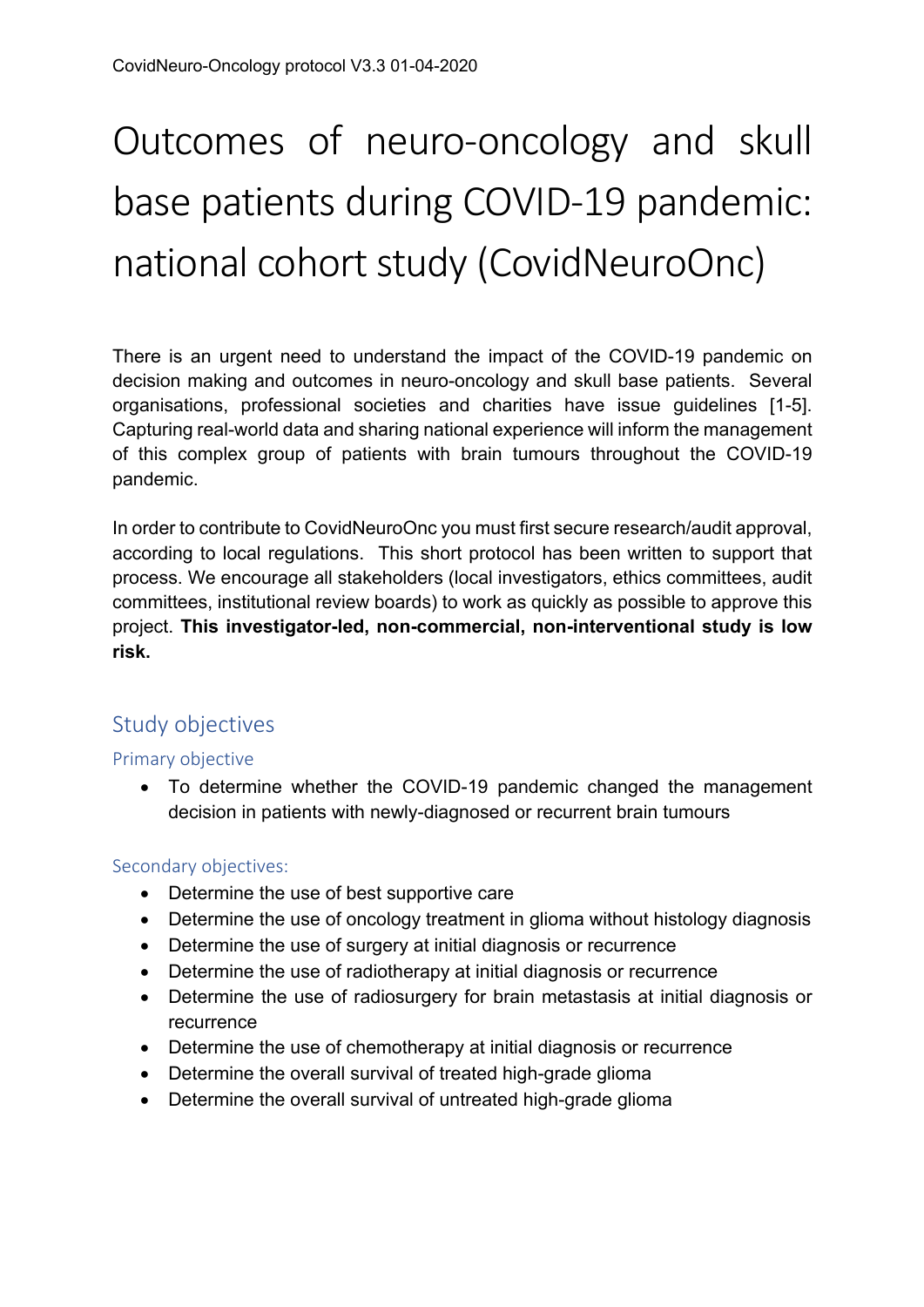# Eligibility criteria:

Inclusion:

- Newly-diagnosed brain tumour based on CT/MRI that radiologically is low- or high-grade glioma, primary CNS lymphoma, meningioma, vestibular schwannoma, metastases, or other tumour not including pituitary tumours
- Age  $\geq$  16 years
- Patients discussed at weekly neuro-oncology MDT meeting

#### Exclusion

- Paediatric patients aged 0-15 years
- Pituitary tumours

## Study period

• The study will be open from 1 April 2020 until 30 June 2020 (3 months). All participating sites should collect data throughout this period.

## Patient enrolment

Patients should be identified prospectively at the weekly neuro-oncology MDT as either:

- Newly-diagnosed brain tumour
- Recurrent brain tumour

Patient management should be tracked along the clinical pathway to ensure complete data capture is possible

## **Outcomes**

## Primary outcome:

• Proportion of patients with a change in brain tumour management

## Secondary objectives:

- Proportion managed with best supportive care
- Proportion with CT/MRI appearance of glioma who undergo oncology treatment without histology confirmation of the tumour
- Proportion undergoing surgery at initial diagnosis or recurrence
- Proportion undergoing radiotherapy (dose and fractionation) at initial diagnosis or recurrence
- Proportion undergoing radiosurgery for brain metastases initial diagnosis or recurrence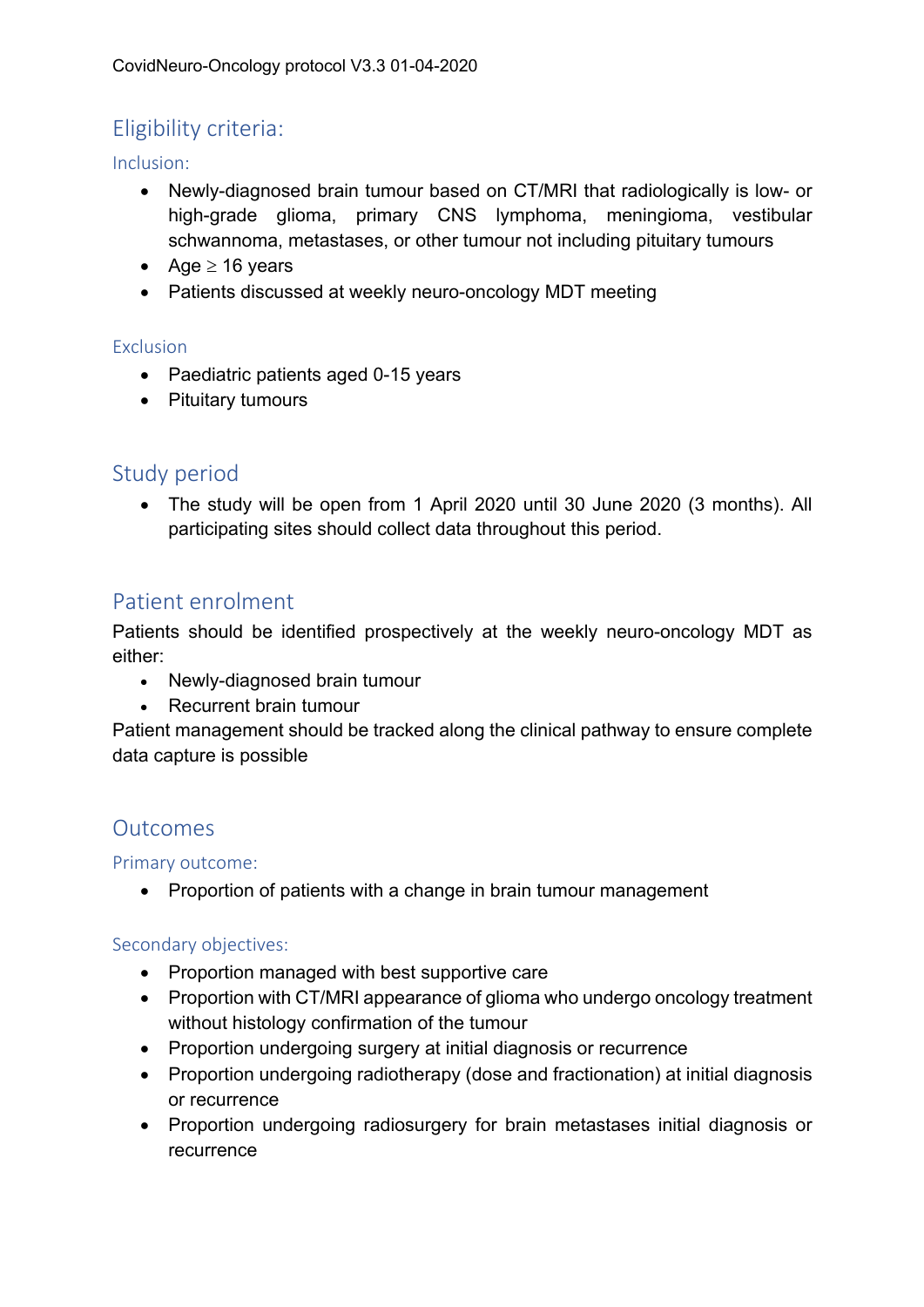- Proportion undergoing chemotherapy (type, dose and cycles) at initial diagnosis or recurrence
- Time to death in treated high-grade glioma
- Time to death in untreated high-grade glioma

# Data collection

The study protocol will be approved by the audit and clinical governance committee of each participating hospital where required and registered locally as a service evaluation. Data will be collected on paper forms or directly online, with all records subsequently entered electronically into Castor EDC (Castor EDC, Amsterdam, Netherlands). Castor EDC is a validated system approved by external auditors and complies with all applicable laws and regulations, including ICH E6 Good Clinical Practice (GCP), 21 CFR Part 11, EU Annex 11, General Data Protection Regulation (GDPR), HIPAA (US), ISO 9001 and ISO 27001.

Only anonymised data will be uploaded to the database. **No patient identifiable data will be collected.** Data collected will be on:

- Participating site
- Age category
- Sex  $(M/F)$
- ECOG/WHO performance status
- Newly-diagnose
- Date of CT/MRI and radiological diagnosis
	- o Low-grade glioma
	- o High-grade glioma
	- o Glioblastoma
	- o Primary CNS lymphoma
	- o Meningioma
	- o Vestibular schwannoma
	- o Metastases (and number)
	- o Other
- Date of MDT
- Date of surgery and type (biopsy / resection)
- Radiotherapy given (dose and fractionation) and start date
- Radiosurgery given (dose) and date
- Chemotherapy given (type, dose and cycles) and start date
- Data of death (high grade glioma only)
- COVID+ infection rate during treatment pathway

The study will be carried out in accordance with national guidelines, as well as the basic principles of the protection of the rights and dignity of Human Beings, as set out